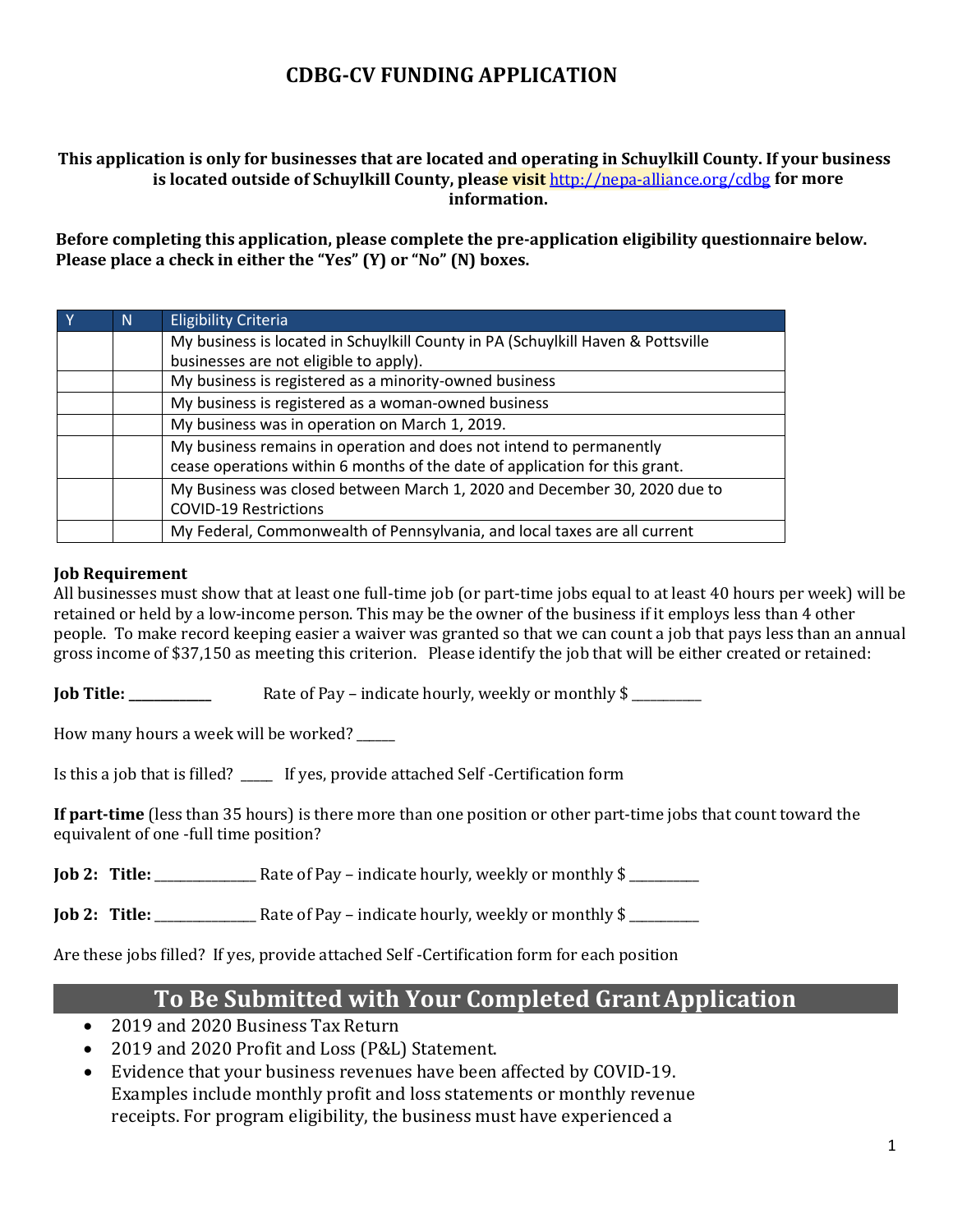### decline in revenue between March 1, 2020 and December 30, 2020. **Please submit this completed application and all above requested items to:** recovery@nepa-alliance.org

**Questions can be directed to Steve Ursich at the above email or call 570-891-4649.**

**In the subject line of your application submission email, please place the county in which your business is located, the name of your business, and the amount of your grant request.**  *The maximum award is \$15,000.*

## **Company Information**

|                         | Company Name: Name and Second Company Name and Second Company Name and Second Company Name and Second Company Name and Second Company of the Second Company of the Second Company of the Second Company of the Second Company |
|-------------------------|-------------------------------------------------------------------------------------------------------------------------------------------------------------------------------------------------------------------------------|
|                         |                                                                                                                                                                                                                               |
|                         |                                                                                                                                                                                                                               |
|                         | State: _________                                                                                                                                                                                                              |
|                         |                                                                                                                                                                                                                               |
|                         |                                                                                                                                                                                                                               |
| NAICS Code: NAICS Code: |                                                                                                                                                                                                                               |
|                         | State in Which Organized                                                                                                                                                                                                      |
|                         |                                                                                                                                                                                                                               |
|                         |                                                                                                                                                                                                                               |
| Ownership Structure:    |                                                                                                                                                                                                                               |
|                         | *Please select one. If your company is a Limited Liability Company, please select how your entity is taxed,                                                                                                                   |

**either as a Sole Proprietorship, Partnership, or S-Corporation\***

☐ Sole Proprietorship ☐ Partnership ☐ S Corporation  $\Box$  Limited Liability Company

| <b>Contact Information</b> |       |                |  |
|----------------------------|-------|----------------|--|
| Contact Name:              |       | Contact Title: |  |
| Phone:                     | Cell: | Email:         |  |

**Company Profile**

Please give a brief history of your business: <u>experience and a set of the set of the set of the set of the set of</u>

Number of Full-Time Employees at Time of Application (Including Owners):

Number of Part-Time Employees at Time of Application: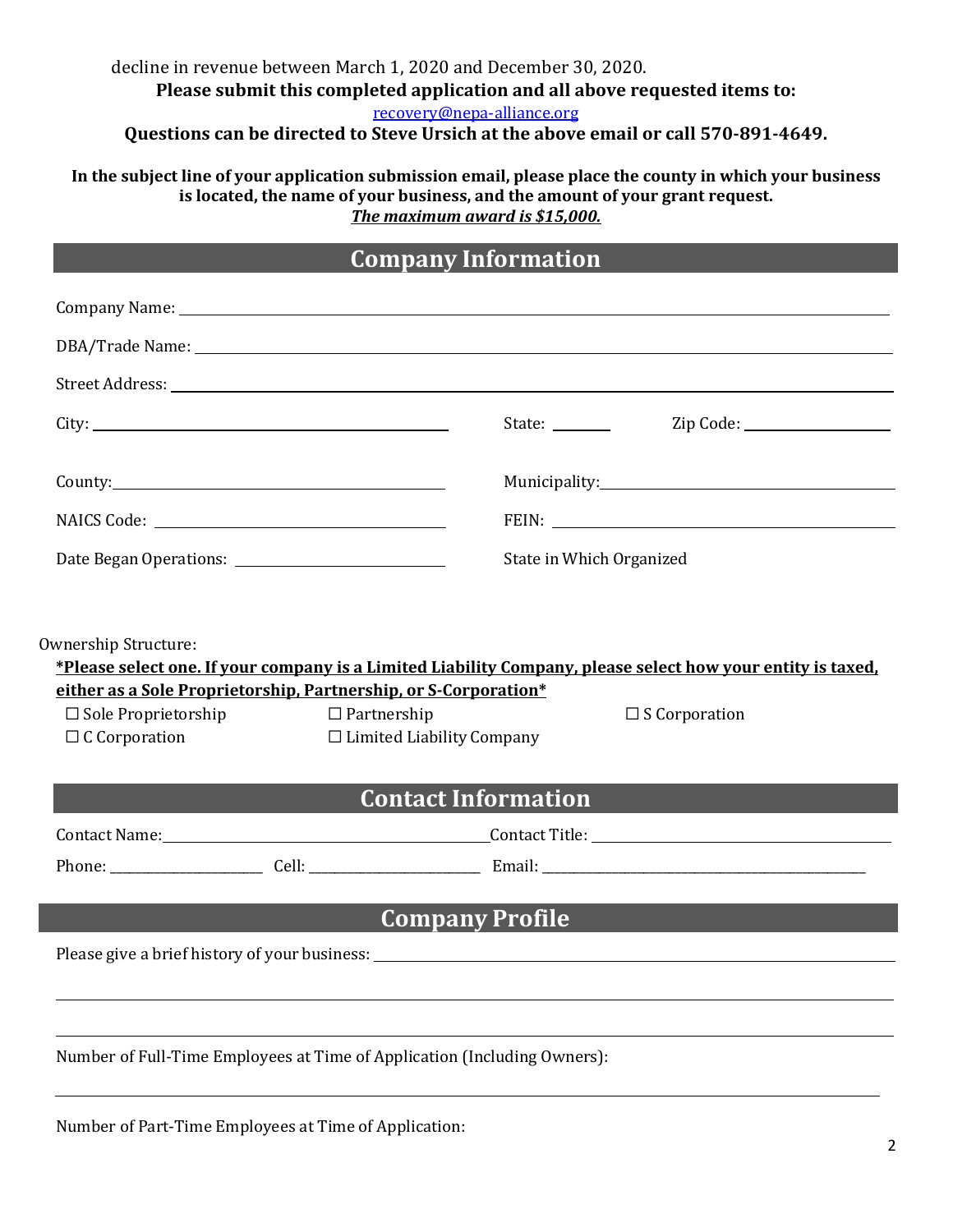What was your company's total revenue in 2019, as reported on your 2019 business tax return?

What was your company's total revenue in 2020, as reported on your 2020 business tax return or your business's financial statements?

## **Ownership**

| Name/Title | Social Security # | % of<br>Ownership |               |
|------------|-------------------|-------------------|---------------|
|            |                   |                   |               |
|            |                   |                   | $\frac{0}{0}$ |
|            |                   |                   | $\%$          |
|            |                   |                   | $\%$          |
|            |                   |                   | $\%$          |
|            | Total Ownership   |                   | $\frac{0}{0}$ |

# **Fund Request**

#### **Funds may be used to pay for operating expenses incurred or paid for by the business for which there have been no other form of support from federal Covid Funds.**

#### *\*\*The maximum award is \$15,000*

I understand that the activities must be completed, and all funds expended, no later than September 30, 2021.<br> $\Box$  Yes  $\Box$  No  $\square$  Yes

| <b>Budget Item</b><br>Detailed items or<br>salaries for which<br>funds are requested | <b>Description</b><br>Detailed<br>description of<br>activity in<br>weekly pay/cost<br>of item | <b>CDBG Request</b><br><b>Amount of</b><br><b>CDBG-CV funds</b><br>requested | <b>Business Entity</b><br><b>Share of Budget</b><br><b>Funded from</b><br>other sources | <b>Total Cost Sum of Columns</b><br>$C$ and $D =$ total cost for<br>business entity |
|--------------------------------------------------------------------------------------|-----------------------------------------------------------------------------------------------|------------------------------------------------------------------------------|-----------------------------------------------------------------------------------------|-------------------------------------------------------------------------------------|
| <b>EXAMPLE:</b>                                                                      |                                                                                               |                                                                              |                                                                                         |                                                                                     |
| Staff costs - List                                                                   |                                                                                               |                                                                              |                                                                                         |                                                                                     |
| Positions:                                                                           |                                                                                               |                                                                              |                                                                                         |                                                                                     |
| Receptionist                                                                         | $$500$ per week -                                                                             | \$4,000                                                                      | $\boldsymbol{0}$                                                                        | \$4,000                                                                             |
|                                                                                      | 40 hours $x$ 8                                                                                |                                                                              |                                                                                         |                                                                                     |
|                                                                                      | weeks                                                                                         |                                                                              |                                                                                         |                                                                                     |
| <b>PPE</b>                                                                           | $$6,000 - see$ list                                                                           | \$5,000                                                                      | \$1,000                                                                                 | \$6,000                                                                             |
|                                                                                      | attached                                                                                      |                                                                              |                                                                                         |                                                                                     |
|                                                                                      |                                                                                               |                                                                              |                                                                                         |                                                                                     |
|                                                                                      |                                                                                               |                                                                              |                                                                                         |                                                                                     |
|                                                                                      |                                                                                               |                                                                              |                                                                                         |                                                                                     |
|                                                                                      |                                                                                               |                                                                              |                                                                                         |                                                                                     |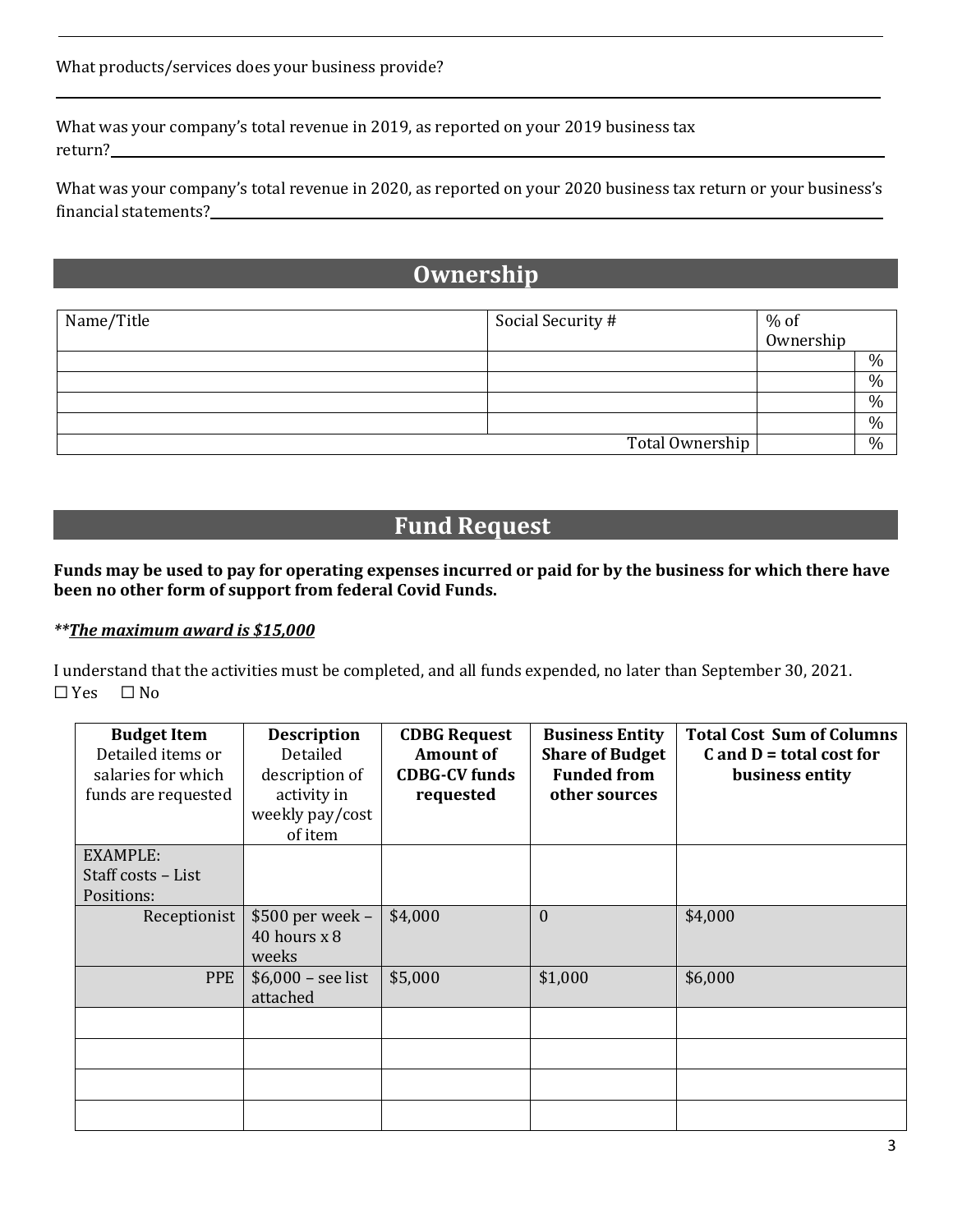Please provide documentation of the costs for which you are applying for funds – these may be rent or mortgage invoices, utility statement, supply lists with pricing, payrolls for employees to be reimbursed, etc. Also include evidence of payment of such costs – canceled checks as applicable.

### **TOTAL FUNDS REQUESTED: \_\_\_\_\_\_\_\_\_\_\_\_\_\_\_\_\_\_\_**

### **COVID-19 Impact on Business**

Brief description whether or not your business temporarily closed operations due to the COVID-19 pandemic including date the closure started and date operations resumed. If open, have the hours of operation been reduced:

Brief description of the adverse financial impact caused to date by COVID-19 pandemic:

Do you anticipate that your business will be operational 6 months following award of this funding? (If no, please note that you will be required to sign a contract with the County of Schuylkill stating that by accepting program funding, your business will remain operational for at least 6 months following award.) If no, please briefly describe the circumstances:

# **Legal Notices**

#### **NOTICE TO APPLICANTS:**

As consideration for any Management and Technical Assistance that may be requested, I/We waive all claims against NEPA Alliance and its consultants.

I/We give the assurance that we will comply with Sections 112 and 113 of Volume 13 of the Code of Federal Regulations. These Code Sections prohibit discrimination on grounds of race, color, sex, religion, marital status, handicap, age or national origin by recipients of federal financial assistance and require appropriate report and access to books and records. These requirements are applicable to anyone who buys or takes control ofthe business. I/We realize that if I/We do not comply with these nondiscrimination requirements, SPC can terminate my/our grant.

I/We give the assurance that our business is not currently under citation for pollution violations and that in the future it will meet all applicable anti-pollution standards.

Authority to Collect Personal Information – This information is provided pursuant to Public Law 93-579 (Privacy Act of 1974).

Effects of Nondisclosure – Omission of an item means your application might not receive full consideration.

Agreement of Non-employment of NEPA Alliance Personnel – I/We agree that if SPC approves this grant application, I/We will not, for at least one year, hire as an employee or consultant anyone that was employed by NEPA Alliance during the one-year period prior to the disbursement of the grant.